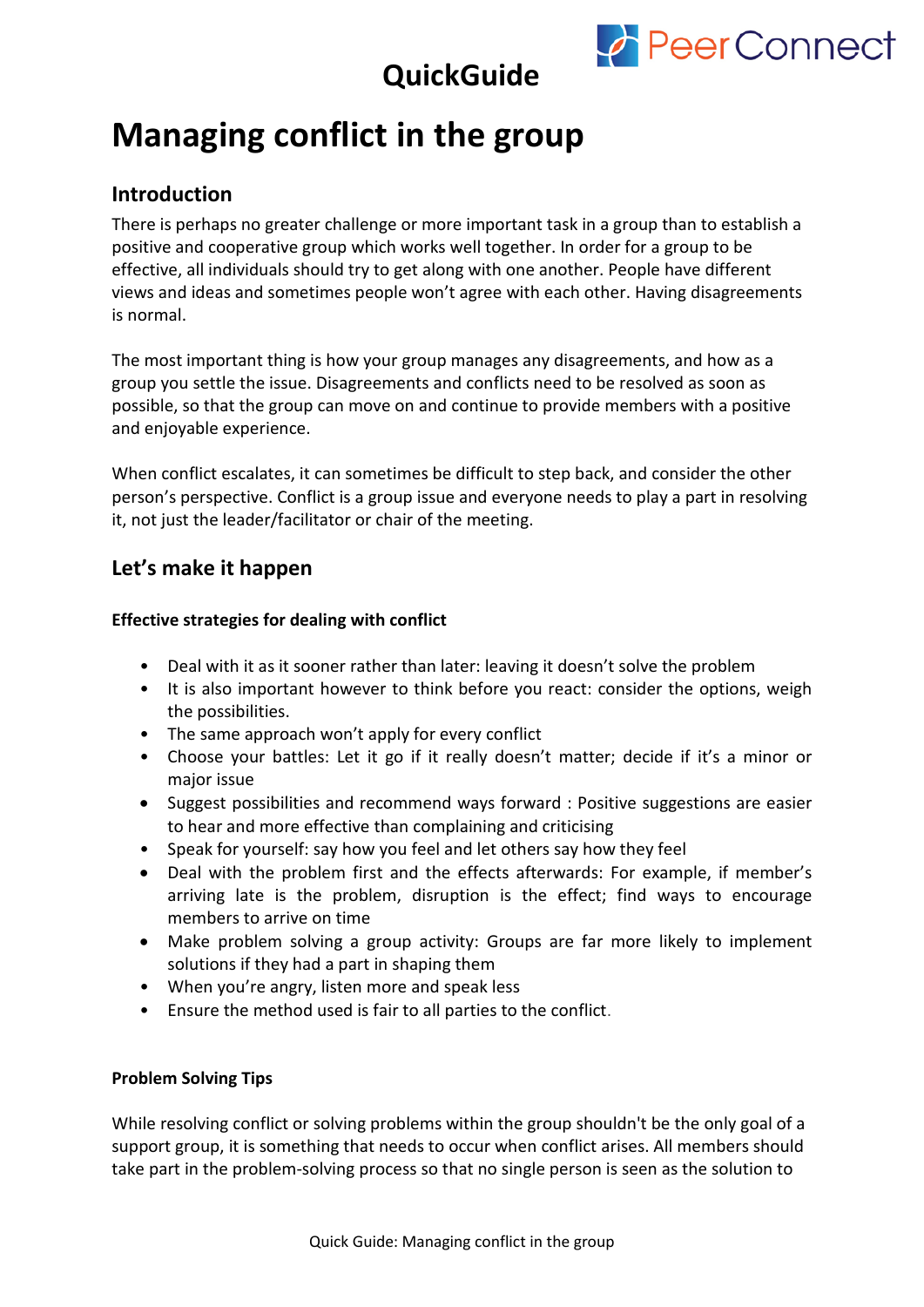

## **QuickGuide**

their difficulties. It's the facilitator's/leaders job to help members learn how to help each other resolve a conflict with problem solving tips.

#### • **Clarify the problem that is causing the conflict**

Make sure everyone fully understands what is causing the conflict. If you aren't sure what the issue is, ask questions to get more information.

#### • **Talk about the alternatives**

Bring up possible ways to reduce the conflict, but be very careful to word them in a way that doesn't give advice. Telling people what to do is not the purpose or responsibility of a support group. It can take away a person's confidence. Try asking members to explain what worked well for them in similar situations. Another alternative is to directly ask the person who has raised the concern what he thinks might work.

#### • **Choose which option(s) to take**

Have the group discuss the positives and negatives of each suggestion. That way you can then let the person (s) who feel the conflict come to a decision on their own. Some individuals may wish to take some time on their own to consider the possibilities. Let them know that the group cares and wants to know how things turn out.

#### • **Offer help**

Sometimes members may offer assistance to one another. For example, if the conflict arises because a member always comes late to the meetings, other members might offer to give that person a ride.

#### **Reducing the potential for conflict**

The key to reducing the potential for conflict is to ensure a purposeful and well facilitated peer network.

This includes honing facilitation skills such as remaining neutral, seeing both sides, ensuring fairness and natural justice, seeking alternatives and strength based solutions.

It might also be useful to understand what motivates individuals to come to the peer network meeting and increase that role or involvement so there is less time to be creating conflict and more purpose.

### **Where you can find more information**